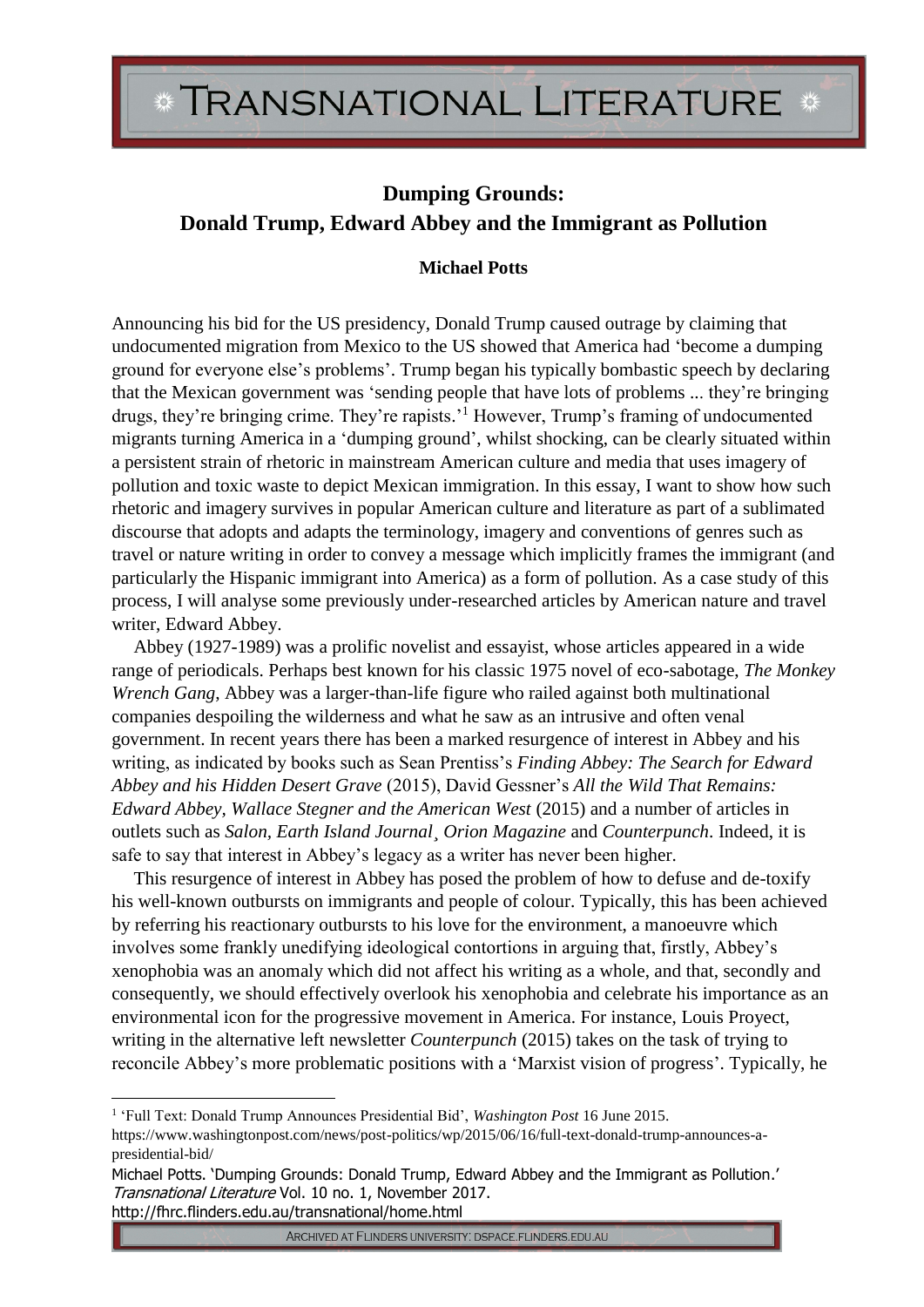cites Abbey's infamous 1988 essay, 'Immigration and Liberal Taboos' which is, he admits, 'deplorable' with its heavily racialised and derogatory depiction of Mexican immigrants as prolifically fertile invaders who secure their claim to America by giving birth there. Astonishingly, though, Proyect seeks to apologise for such demonisation and excuse it by downplaying its importance in comparison with Abbey's status in the environmental movement, saying that, 'I would not hold this [i.e. his blatant racism and xenophobia] against Abbey. History will judge him as a prophet of life in balance with nature and not as an anti-immigrant zealot'  $(2015)$ .<sup>2</sup> That someone who prides himself on being progressive feels able to wave away such appalling bigotry as merely a 'foible' (Proyect's term) by making vague references to Abbey's being 'in balance with nature' shows how effectively nature and travel writing can sometimes function as sublimated discourses that convey anti-immigrant rhetoric within a putatively acceptable discourse.

The argument of all such apologetics, though, is fatally flawed in its core assumption that Abbey's nature and travel writing can be separated from his xenophobia and racism. Indeed, these articles powerfully reinforced a xenophobic and racist image of the immigrant as pollution by employing long-established quasi-biological and quasi-ecological metaphors of purity and pollution in order to map cultural and ethnic prejudices on to an idealised landscape. Such discourse, I will argue, was disturbingly effective because, by projecting cultural ideals onto a romanticised landscape, it worked to turn a political and legal issue into an existential threat that brooks no compromise. In other words, it 'totalised' the immigration issue. By framing the immigrant as a form of pollution, an invasive species that posed a threat to a putatively 'pure' American landscape, Abbey's articles preserved and transmitted the oldest and crudest images of the immigrant as a quasi-biological threat to the environment and the nation.

In 'Contaminated Communities: The Metaphor of "Immigrant as Pollutant" in Media Representations of Immigration' (2008), J. David Cisneros surveys the literature on representations of immigrants in America and notes that the adoption of quasi-ecological and biological metaphors is a commonplace discourse in media depictions of the subject. Citing earlier studies on the rhetoric surrounding California's Proposition 187 that sought to limit undocumented immigrants' access to benefits, Cisneros comments on the rhetoric of pollution and infection that structured discussion of immigrants in terms of 'clusters' and 'contamination':

The 'civic' rhetoric emanating from government and mainstream media sources reinforced dominant assumptions about the danger of 'illegal' immigration by focusing on nativist, racist, and xenophobic justifications for immigration restriction. The discourse of the Proposition 187 campaign accomplished this characterization through metaphors of 'pollution,' 'infection,' and 'infestation.' These clusters created images of biological invasion or contamination that structured discourse about immigration and fuelled the Proposition 187 movement.<sup>3</sup>

<u>.</u>

ARCHIVED AT FLINDERS UNIVERSITY: DSPACE.FLINDERS.EDU.AU

<sup>2</sup> Louis Proyect, 'The Life, Loves, Wars and Foibles of Edward Abbey', *Counterpunch* 15 May 2015. <sup>3</sup> J. David Cisneros, 'Contaminated Communities: The Metaphor of "Immigrant as Pollutant" in Media Representations of Immigration', *Rhetoric & Public Affairs* 11.4. (2008) 571-2.

Michael Potts. 'Dumping Grounds: Donald Trump, Edward Abbey and the Immigrant as Pollution.' Transnational Literature Vol. 10 no. 1, November 2017. http://fhrc.flinders.edu.au/transnational/home.html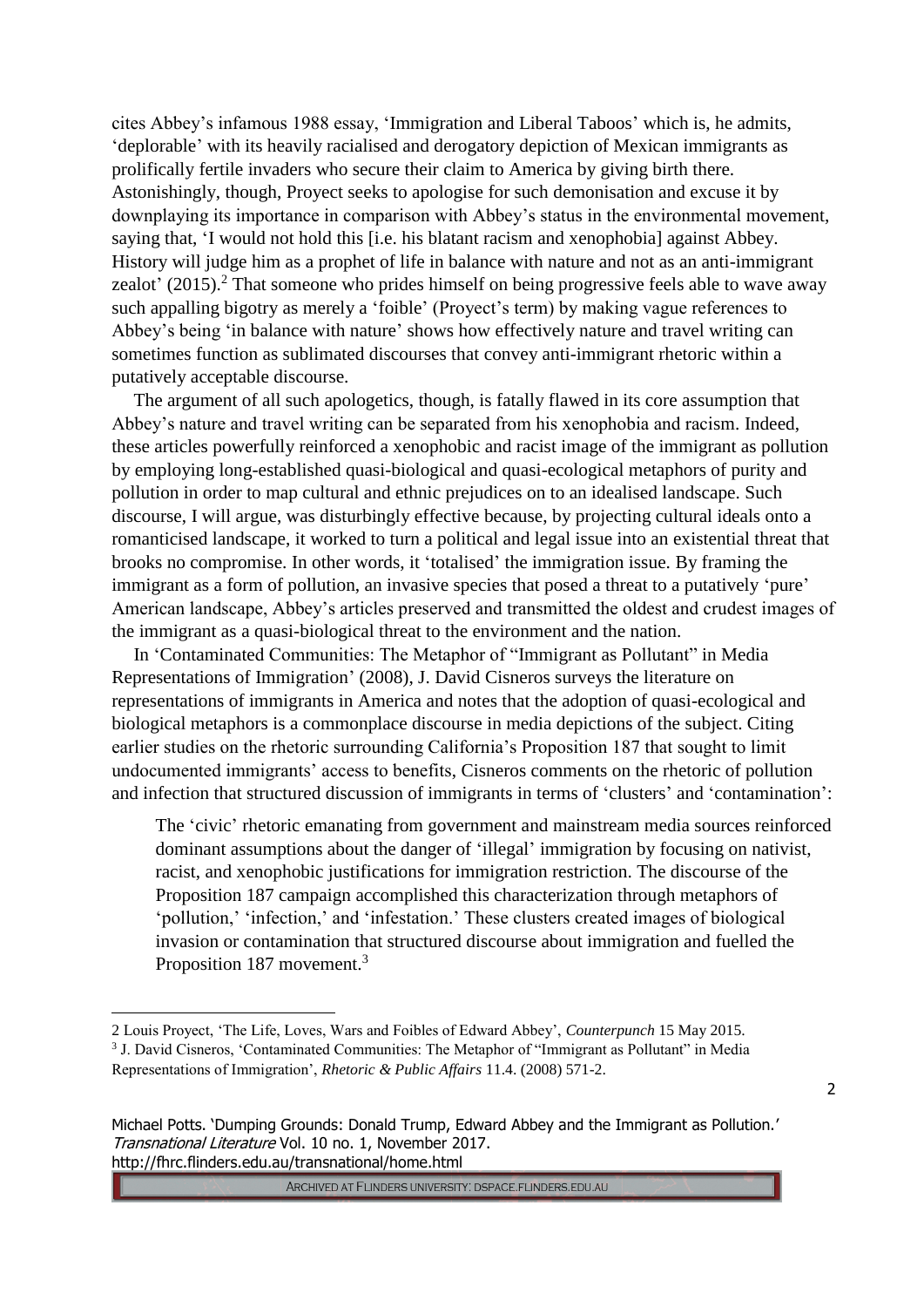He also cites the work of Dorothy Nelkin and Mark Michaels which 'identified in the public discourse about immigration a pervasive use of biological and eugenics metaphors that were used to portray immigrants as dangers to the 'purity' of American society and culture' (572). Cisneros himself compares images of immigrants and immigration with media coverage of the toxic waste disaster at Love Canal. He notes that the visual framing of this type of threat of contamination through toxic waste seeping into water sources or through images of heaps of damaged toxic waste drums was echoed in a striking manner by 'representations of immigrants on major cable news networks like Fox News and CNN [that] often portrayed undocumented immigrants through similar visual techniques, creating an impression that immigrants were collecting like piles of potentially dangerous waste or were approaching the viewer as mobile pollutants' (579). The de-individualisation and dehumanisation of undocumented immigrants either by framing them as 'clusters' of 'biological invasion or contamination' or by framing them as 'piles of potentially dangerous waste' stoked atavistic fears of an amorphous foreign mass infiltrating and threatening the health of the native population.

Such discourse employs a technique of adopting quasi-biological or ecological metaphors in order to frame the discussion over immigration in terms of native versus non-native in such a way as to imply that the non-native poses an existential threat not only to the security but the culture, health and environment of the country. Leo Ralph Chavez has remarked on the way Mexican immigrants are framed as a biological threat because they are seen as 'out of place' and therefore effectively 'pollution, threatening the purity of those in place – that is [of those] in their "proper" category'. 4 In addition, the adoption of quasi-ecological rhetoric in discussing immigration enables a duality of discourse; the author can write about immigration using quasiecological or environmental discourse, but conversely can also write about environmental issues in a way that reinforces nativist assumptions and ideals. Jonah H. Peretti has shown that the framing of debates about which species are native and which are not, and are therefore considered invasive or toxic, reinforces the problematic assumption that nature is properly both static and pure and that anything not native is a form of pollution which should be removed.<sup>5</sup> Ecology and landscape can therefore become metaphors which advance a nativist agenda by using a putatively environmental discourse of purity and pollution as a vehicle to reinforce antiimmigrant themes of native versus foreign, of that which belongs and is in harmony, and that which does not belong and therefore poses a supposed threat.

This conflation of pollution in an ecological sense with the far more established sense of pollution as the 'Other', the foreign and therefore out-of-place, is exemplified in Abbey's article first published in 1984 under the title 'The Rio Grande: All Vigor Spent' in a *National Geographic* collection entitled *Great Rivers of the World*, and republished in 1988 under the title 'Round River Rendezvous: The Rio Grande' in the collection, *One Life at a Time, Please*. Superficially, the essay is an account of a visit to the polluted waters of the mouth of the Rio

<u>.</u>

ARCHIVED AT FLINDERS UNIVERSITY: DSPACE.FLINDERS.EDU.AU

<sup>4</sup> Leo Ralph Chavez, *The Latino Threat: Constructing Immigrants, Citizens, and Nation* (Stanford, CA: Stanford University Press, 2008) 42.

<sup>5</sup> H. Jonah Peretti, 'Nativism and Nature: Rethinking Biological Invasion', *Environmental Values*. 7.2. (1998) 183- 192.

Michael Potts. 'Dumping Grounds: Donald Trump, Edward Abbey and the Immigrant as Pollution.' Transnational Literature Vol. 10 no. 1, November 2017. http://fhrc.flinders.edu.au/transnational/home.html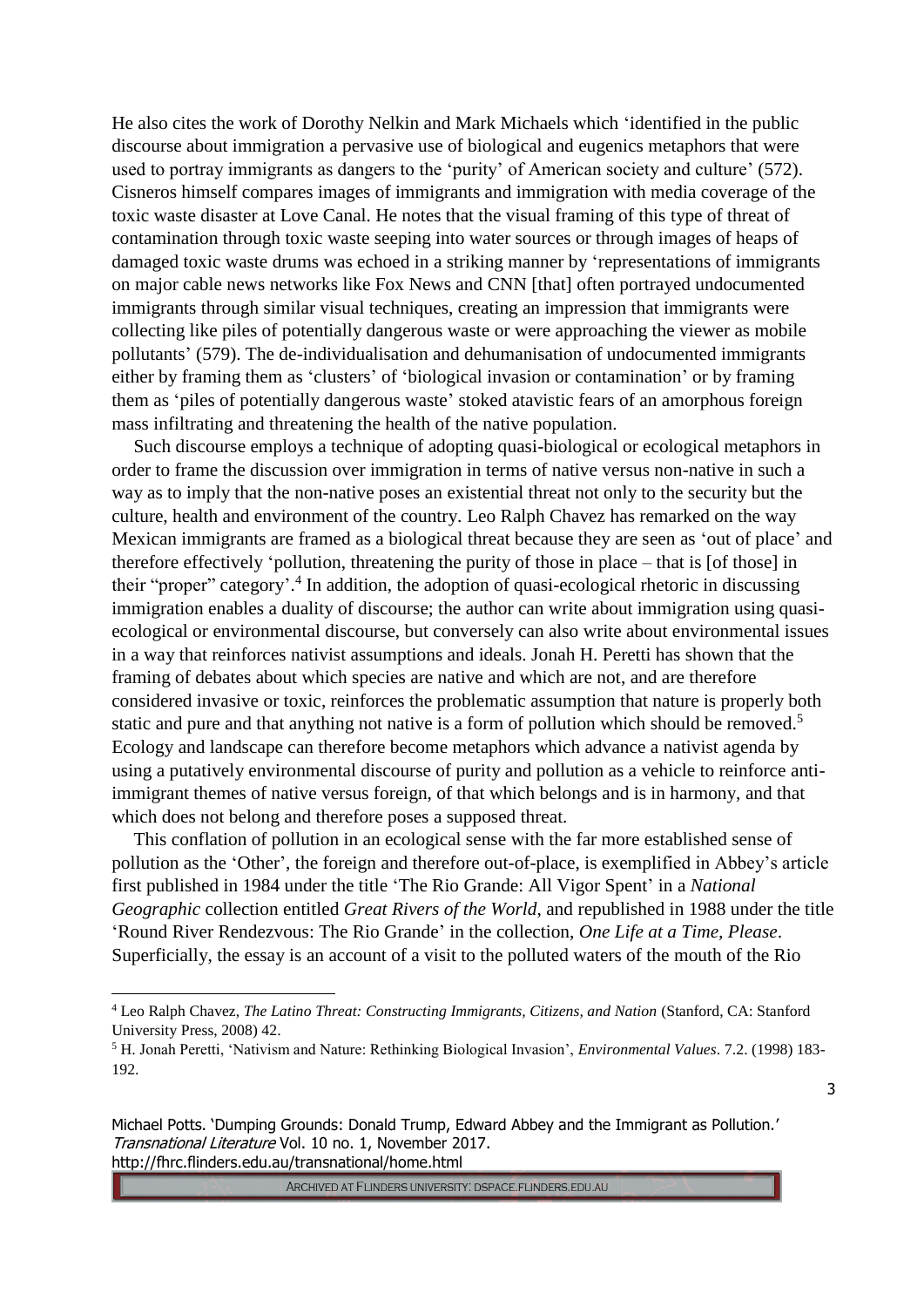Grande on the Mexican-American border near Brownsville, Texas, and is interspersed with reminiscences of a recent hiking trip to the source of the Rio Grande high in the Rocky Mountains, Colorado.

But whilst Abbey's decision to write about the Rio Grande might be seen as entirely circumstantial, the selection should not be passed over too quickly, as at that time the river was the site of numerous American media reports on what was seen to be an ever-rising number of undocumented immigrants crossing the Rio Grande into America, often referred to by the derogatory slur of 'wetbacks'. *US News and World Report* issue of 7 March 1983 led with 'Invasion from Mexico: It Just Keeps Growing' with the cover showing a Mexican woman being carried across the Rio Grande on a man's shoulders. *Newsweek's* 25 June 1984 issue led with 'Closing the Door? The Angry Debate about Immigration: Crossing the Rio Grande' and similarly showed a Mexican woman being carried across water by a man.<sup>6</sup>

Alongside and reinforcing such hyperbolic stories depicting an invasion across the Rio Grande was a growing concern about the perceived disparity between declining fertility rates for white Americans and increasing Hispanic fertility, supplemented by immigration. Indeed, so prominent was the attention given to the issue that the 1980s were dubbed the 'Decade of the Hispanic' and mainstream media predicted European Americans could be a minority population in America as soon as the twenty-first century.<sup>7</sup> Such reporting was tellingly often accompanied by imagery of pollution, justified by Malthusian theories of population growth as a driver of both pollution and environmental degradation.<sup>8</sup> A particularly lurid cover of *Time* magazine for 6 August 1984, for instance, had the headline 'Mexico City: The Population Curse' and depicted a tightly packed crowd of Mexican people in the foreground.<sup>9</sup> In the background, smokestacks belch out pollution that colours the entire cover a sooty golden brown, unsubtly suggesting a link between Mexicans' ethnicity and pollution. The article is explicit in linking Mexican population growth with pollution, citing the number of tons of garbage produced every day in Mexico City alongside statistics on the number of children born.

Abbey at this time was particularly exercised by the issue of immigration and the threat, as he saw it, that this posed to the health, environment and culture of America. Echoing popular tropes of Mexican immigration as pollution, Abbey warned that allowing continued Latino immigration

<u>.</u>

<sup>6</sup> Leo Ralph Chavez, 'A Glass Half Empty: Latina Reproduction and Public Discourse' in *Women and Migration in the U.S.–Mexico Borderlands: A Reader* edited by Denise A. Segura and Patricia Zavella (Durham, Duke University Press, 2007) 76.

<sup>7</sup> Neil Foley, *Mexicans in the Making of America* (Cambridge: The Belknap Press of Harvard University Press, 2014) 179.

<sup>8</sup> Named after the eighteenth-century English cleric and scholar, Thomas Malthus, Malthusianism is the theory that because population can increase exponentially, but increases in food production only arithmetically, population growth will outstrip the food available to sustain it, leading to catastrophe if not forestalled. It has something of a chequered history, because whilst overpopulation is a real and pressing concern, it has frequently been used to justify colonialism, oppression and racism (Allan Chase, *The Legacy of Malthus: The Social Costs of the New Scientific Racism*).

<sup>9</sup> Otto Friedrich, 'Mexico City: The Population Curse', *Time Magazine* 6 August 1984, 24-35.

Michael Potts. 'Dumping Grounds: Donald Trump, Edward Abbey and the Immigrant as Pollution.' Transnational Literature Vol. 10 no. 1, November 2017. http://fhrc.flinders.edu.au/transnational/home.html

<sup>4</sup>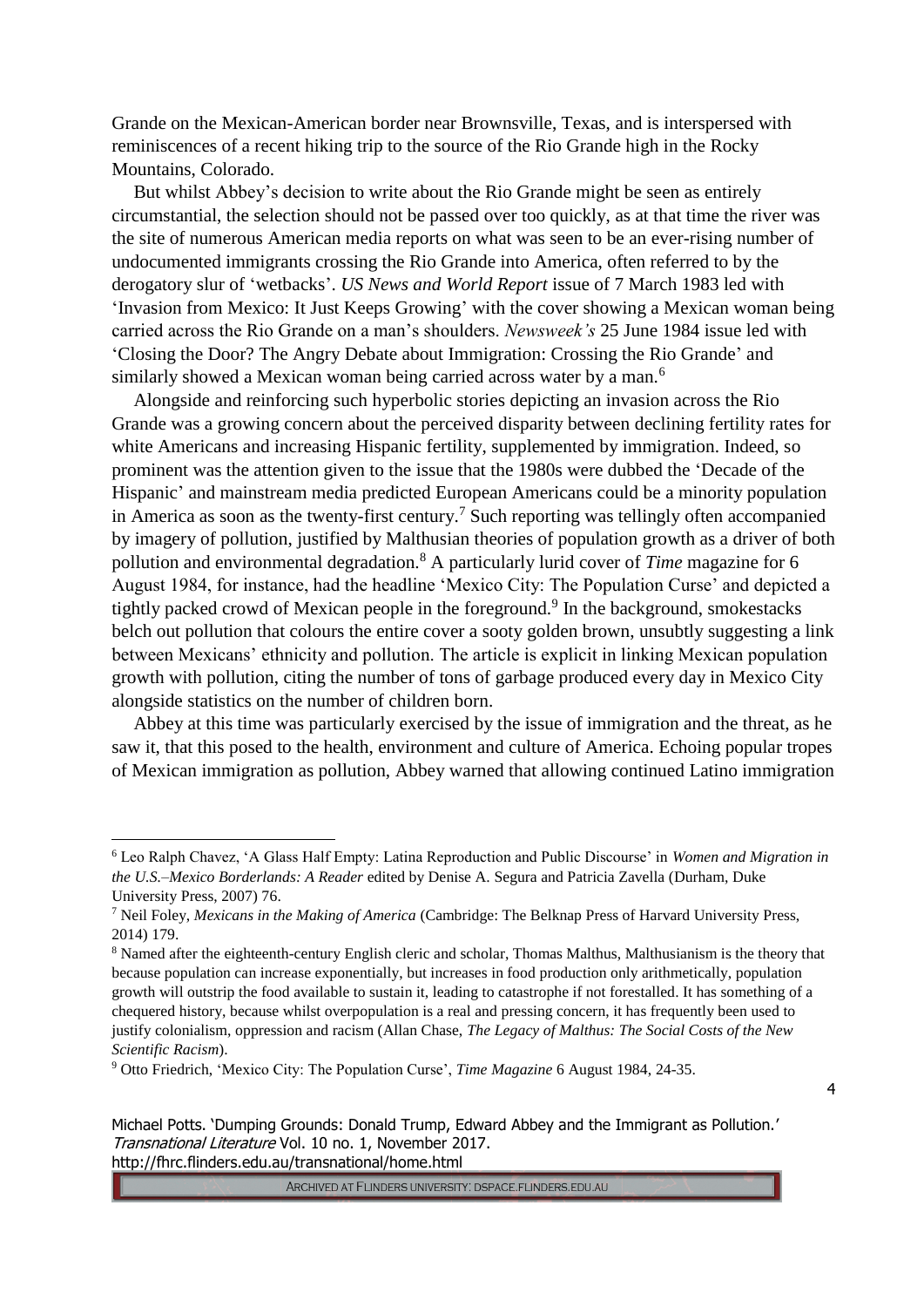would simply lead to America becoming another Mexico, overpopulated and polluted. In 1983 he wrote to the editors of the *Arizona Daily Star* that,

Since the editors of the *Daily Star* are so devoted to promoting mass immigration from Mexico, it seems to me you might well change the name of your paper to the *Daily Estrellita*. Better yet, set up your editorial offices in South Nogales, where you can enjoy today the poverty, misery, squalor and gross injustice which will be the fate of America tomorrow, if we allow the Latino invasion of our country to continue.<sup>10</sup>

In another letter of that year to the *Arizona Republic* newspaper, Abbey apologised for having referred to Mexican towns as 'garbage dumps' but defended his anti-immigrant stance and warned that population growth in Southwest towns such as Tucson and Phoenix meant that they too were in danger of becoming dumping grounds.<sup>11</sup> His polemic 'Immigration and Liberal Taboos' was also written in 1983 and subsequently sent to, and rejected by, the *New York Times, The Atlantic*, *Mother Jones*, *Harper's*, *Rolling Stone*, *Newsweek* and *Playboy*. <sup>12</sup> 1984 saw Abbey writing to notoriously outspoken Democrat Richard Lamn, Governor of Colorado, urging him to 'stick your neck out even further' by raising 'such issues as mass immigration from Latin America and differential birth rates in the USA'.<sup>13</sup>

Abbey's decision to write about the Rio Grande, then, a river that was also an international border and the centre of much media attention, must be considered in a variety of contexts, from chronological to career, from geographical to cultural and sociological. River mouths are always liminal areas, between estuarine wetland and littoral ecosystem. But the mouth of the Rio Grande is also a liminal area politically, legally and geographically, marking the border between America and Mexico, rich nation and developing nation. In such a location and at such a time, seemingly neutral topics such as nature, ecology and pollution become freighted with significance.

Standing at the mouth of the Rio Grande Abbey opens by asking 'why not begin at the end?' and wastes no time in signalling his theme of pollution and mixing:

[I] watch the Rio Grande merge its thick, sluggish, algae-green water with the bright blue of the Gulf of Mexico ... one of the great American rivers finally completes its journey to the sea ... the water seems not to move at all ... diverted, processed, recycled, all vigor spent.<sup>14</sup>

<u>.</u>

Michael Potts. 'Dumping Grounds: Donald Trump, Edward Abbey and the Immigrant as Pollution.' Transnational Literature Vol. 10 no. 1, November 2017. http://fhrc.flinders.edu.au/transnational/home.html

<sup>10</sup> Edward Abbey, *Postcards from Ed* edited by David Petersen (Minneapolis: Milkweed Editions, 2006) 151. <sup>11</sup> Abbey, *Postcards 133*

<sup>&</sup>lt;sup>12</sup> Edward Abbey, *Confessions of a Barbarian: Selections from the Journals of Edward Abbey edited by David* Petersen (Massachusetts: Little, Brown, and Company, 1994) 325.

<sup>13</sup> Edward Abbey, *Postcards from Ed* edited by David Petersen (Minneapolis: Milkweed Editions, 2006) 153. Like Abbey, Lamn was much admired for his stance on environmental issues but castigated for his views on immigration. He was a ceaseless writer and published numerous works linking immigration with population growth, cultural fragmentation and environmental degradation. See, for example, his *Immigration Time Bomb: The Fragmenting of America* (1985).

<sup>14</sup> Edward Abbey, 'Round River Rendezvous: The Rio Grande', *One Life at a Time, Please* (New York: Henry Holt and Company, 1988) 150. Further references to this work will be included in parentheses in the text.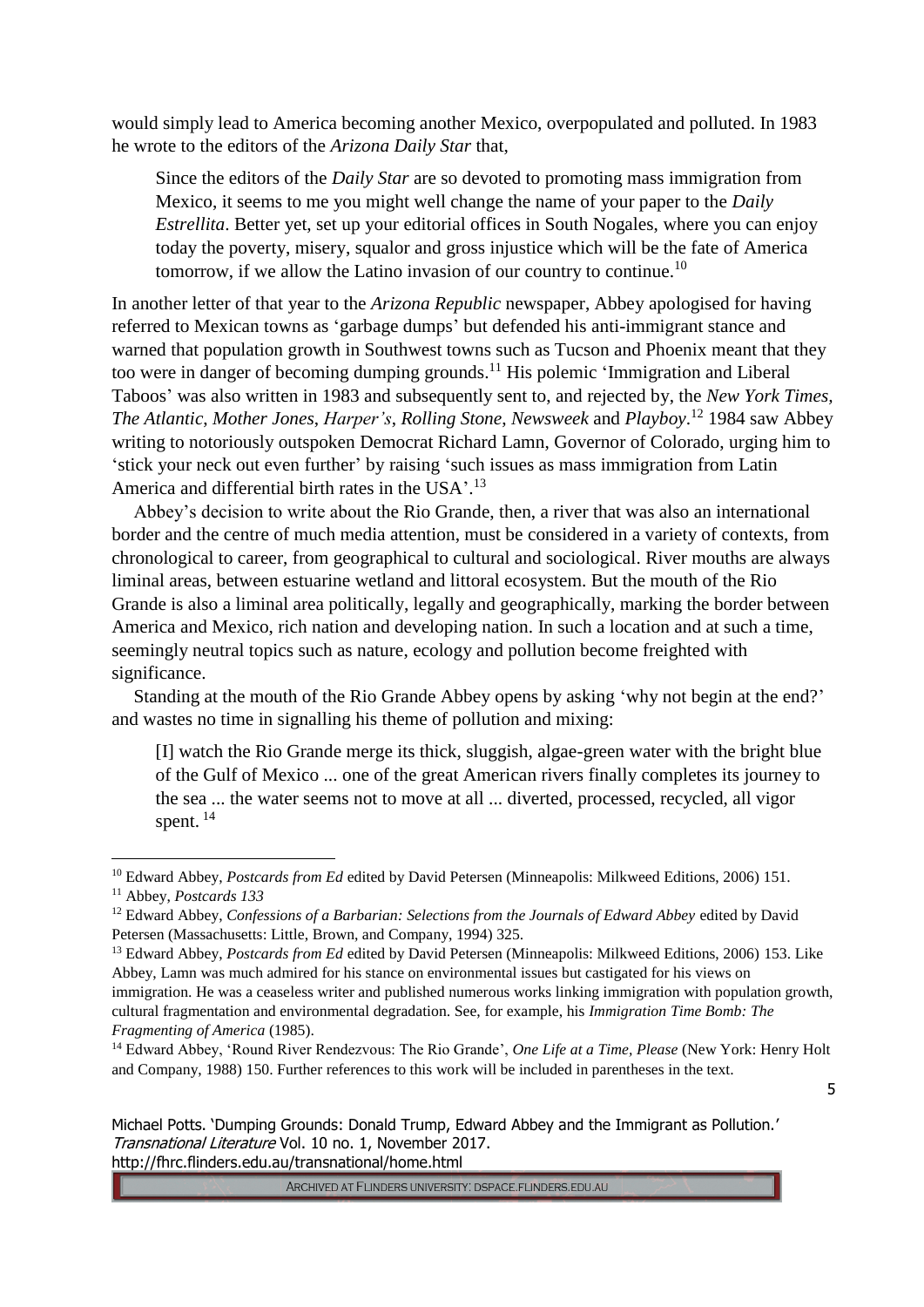In this disrupted and degraded ecosystem, the nitrogen run-off from industrial farms upstream together with the sewage effluent and other pollutants provide a rich source of food for organisms that can thrive on such detritus, an alternative food chain that upsets and eventually displaces the normal food chain of a healthy ecosystem. Thus, Abbey notes that 'the river is not as dead as it looks' observing the presence of fishermen and their families, crowded around the river mouth (149). 'Why are the fishermen clustered here at the mouth of the river?' Abbey asks rhetorically: 'because the effluents from upstream, the sewage and fertilizers and garbage from towns and farms, attract the hierarchies of small organisms, including shrimp, that attract in turn the large game fish that attract human predators' (151).

Abbey's mention of the fishermen appears to be in the context of the problems of pollution, their presence serving as an indication of an ecosystem which is thriving not because the river is healthy but because it is polluted. However, Abbey immediately adds another observation which overlays the ecological and environmental insights with a further layer of identification and meaning: 'All but myself appear to be Mexicans, or Mexican-Americans. Here on the international boundary, in this neutral zone, one's actual citizenship makes little difference', Abbey remarks, before pointedly adding that 'the uniformed police of the U.S. border patrol are nowhere in sight' (150).

With this observation Abbey blurs the distinction between political and ecological. By remarking on the nationality of the fishermen and questioning their right to be there, he reframes his observations from a purely ecological analysis of the damage done to the river by industrial pollution to a quasi-socio-political critique that revisits the older definition of pollution as that which is foreign and out of place. The visual metaphors and tropes noted by Cisneros and others are present: the fishermen and their families are presented in the mass and discussed in quasibiological language. They are 'human predators' that have 'clustered' around the polluted mouth to feed. Furthermore, by situating them within the food chain of a degraded ecosystem Abbey frames their presence within the context of population dynamics, the study of how a species' population is affected by the over or under supply of food. This removes the element of rational human volition in explaining the presence of the Latino fishermen and their families and reframes it in crudely reductive biological and ecological terms.

A series of identifications is therefore set up which marks out not just the political or legal differences between the Latinos as supposed immigrants and Abbey as a white male American citizen, but also a putative set of qualitative differences which rely on invoking nativist ideals linking purity with homogeneity, and pollution with heterogeneity. The immigrant is depicted as being baser in their motivations and desires, and is discussed in quasi-biological or ecological language, obviating the recognition of each of them as a rational individual agent reacting to historical, cultural and personal circumstances. By contrast, the white American citizen is individualised and his motivations described in terms of aspirations and ideals instead of wants and desires. This contrast is not explicit or categorical but implicit, relying on a cumulative series of identifications, on differing contextualisations of immigrant and native, and on the specific use of language and metaphor to depict and describe immigrant or native.

Michael Potts. 'Dumping Grounds: Donald Trump, Edward Abbey and the Immigrant as Pollution.' Transnational Literature Vol. 10 no. 1, November 2017. http://fhrc.flinders.edu.au/transnational/home.html

ARCHIVED AT FLINDERS UNIVERSITY: DSPACE.FLINDERS.EDU.AU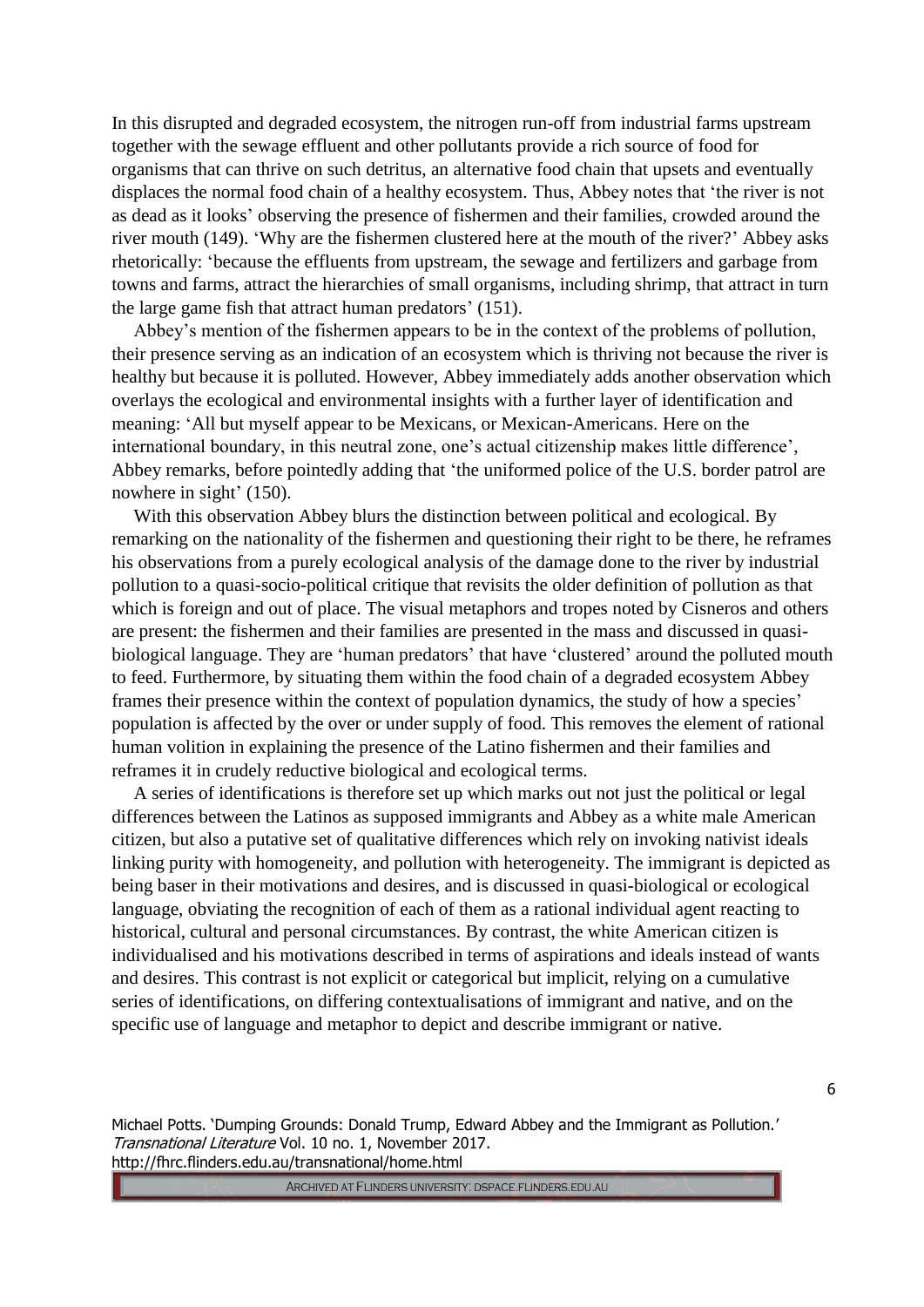Abbey achieves this differentiation in 'Round River Rendezvous' by switching between narrating his visit to the polluted estuary of the Rio Grande at sea level (identified as a site of Latino immigration) and reminiscing about a recent hiking trip with his wife to the origins of the river high in the San Juan mountains of Colorado. Immediately following his encounter with the Latino fishermen Abbey, for example, Abbey thinks back to a recent hiking expedition to 'find the origins of the Rio Grande, the source, *La Source*'. <sup>15</sup> The mundane terminology of ecology is obviously not sufficient here for Abbey, as it was in describing the 'neutral zone' of the Mexican border. Indeed, it is perfectly clear that he sees his expedition to the source as an ascent to a literally and metaphorically higher place invested with meaning and significance. He elevates the expedition to a semi-mythological quest for purity in which 'I envisioned a mythological maiden in a flowing, diaphanous gown, pouring crystal clear Rocky Mountain spring-water from a jug on her shoulder. What we really found was something much finer' (152). Abbey's florid prose here is telling: as Catrin Gersdorf has pointed out, Abbey typically figures the America landscape as an 'Anglo-Saxon male space' of struggle and hardship, the battle for survival.<sup>16</sup> But here he figures the landscape in a distinctly feminine way, with the 'mythological maiden' both virgin and mother, highly unusual for him. The source is thus identified as a site of proper fertility, that is to say, of fertility that is pure and in balance with nature.

This contrast between the undesirable heterogeneity of the border zone of the river's end and the idealised and romanticised homogeneity of the source is subsequently revisited with even starker contrast, confirming and reinforcing the distinction. In the border town of Brownsville, Texas, Abbey describes the scene inside a shop selling used clothes:

A dozen weary little Mexican women, all pregnant, sit among mountains of old clothing, each woman patiently sorting through these trash piles in search of children's garments ... The air in the place is stifling, swarming with flies, and dense with the unmistakable, unforgettable smell of poverty. The manager of this pen, a swarthy, greasy-haired, crossbred, snake-eyed *bandito,* the only male in view, waits in the corner for the women to finish their sorting and hand over their faded paper pesos. Hordes of children play outside on the slime and broken glass of the street. (152-3)

Once again, the visual description here fulfils the nativist anti-immigrant tropes of the 'immigrant' as pollutant, invader and infestation. Just as the Latino fishermen were portrayed as part of a degraded, polluted ecosystem, so the Mexican women are depicted clustering around the cast-offs of consumer society, sifting through the 'trash piles' of children's clothes. Once again, the underlying fear is of uncontrollable fertility, attracted by, and burgeoning on, the waste and effluent of consumer society. The pervasive use of biological metaphors to describe

<u>.</u>

ARCHIVED AT FLINDERS UNIVERSITY: DSPACE.FLINDERS.EDU.AU

<sup>&</sup>lt;sup>15</sup> *La Source* may refer to a number of different paintings by various artists, but which all share the same theme of a young, white woman pouring water from a jug (in some variations she is bathing under a waterfall). The painting symbolises the union of fertility and purity in balance with nature.

<sup>16</sup> Catrin Gersdorf, *The Poetics and Politics of the Desert: Landscape and the Construction of America* (Amsterdam: Editions Rodopi, 2009) 194.

Michael Potts. 'Dumping Grounds: Donald Trump, Edward Abbey and the Immigrant as Pollution.' Transnational Literature Vol. 10 no. 1, November 2017. http://fhrc.flinders.edu.au/transnational/home.html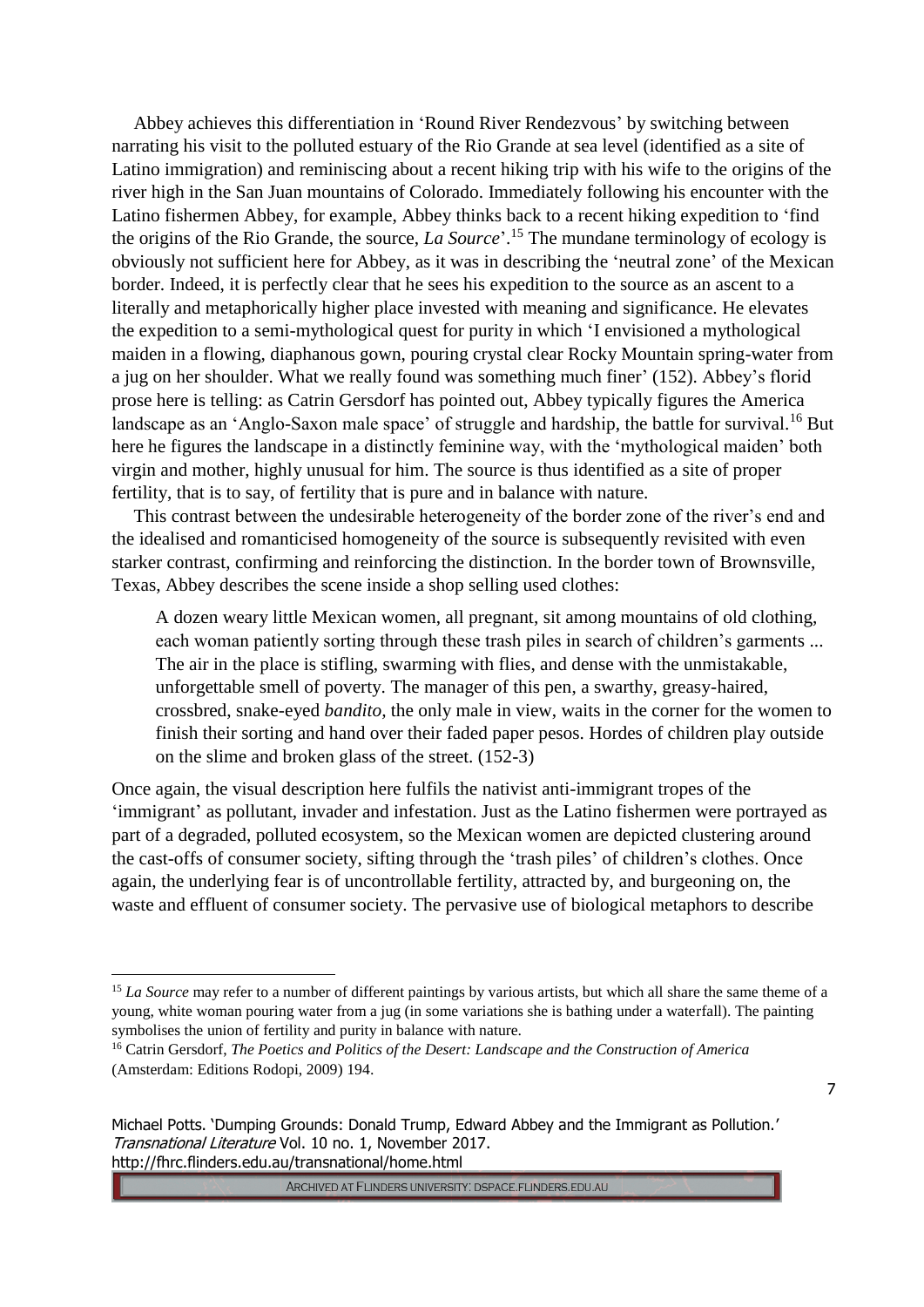immigrants, noted by Nelkin and Michaels  $(1998)$ ,<sup>17</sup> and the tendency for this to slip into coded eugenic language is evident in Abbey's increasingly unpleasant description of the shop as a 'pen' of pregnant Mexican women watched over by the 'swarthy, greasy-haired, crossbred, snake-eyed *bandito*'.

Abbey makes the used clothes shop a Dantean scene and a clear warning to his American readers of what lies in store 'if we allow the Latino invasion of our country to continue'.<sup>18</sup> The trope of the immigrant as a biological threat because they are non-native and therefore 'out of place' (to use Chavez's phrase) is palpable in his depiction: this is not nature's fertility but a grotesque and swollen parody of it.

To accentuate this difference between natural fertility and uncontrolled invasion and multiplication Abbey again returns to the beginnings of the river, to the mythologised and romanticised purity of the source:

Watching this intolerable, unacceptable scene, which nevertheless we tolerate and accept, I think again of Stony Pass in the San Juans, the clear, cold mountain air, the peaks covered with fresh snow, and the bright virgin waters of the Rio Grande trickling from their multitude of secret beginnings under the rocks and the tundra and the alpine flowers. The elk were on the move, through the pines and aspen; in the evenings we'd hear the bull elk bugle forth his challenge to the world. That is another world, a sort of paradise compared to this, a world that these women and most of their children will never see. (153)

By invoking the image of the patriarch elk 'bugling forth his challenge to the world' Abbey emphasises the difference between native fertility, supposedly in harmony with the environment, and the putatively unnatural, prolific fertility of the biological invader. The 'crossbred' Mexican shopkeeper with his 'pen' of pregnant women and the native bull elk calling for females and warding off intruders imply a qualitative difference between that which is 'out of place' and that which is in its 'proper' category.

Abbey's use of the native elk here in a romanticised setting draws on long-established tropes that spring from the early confluence of conservationism and eugenics. As Allen E. Garland has noted, the elk was a frequent symbol in early conservationist literature that symbolised the nobility of pristine nature and undiluted bloodlines and was one of the

common metaphors comparing conservation of the human germ plasm with the nobility of nature in its pristine form [and] a typological mode of thinking that saw species in nature and human groups in society as represented by essentialist or uniform types (the largest elk or the pure Nordic) as some sort of abstract entity, viewed as existing romanticized past that is being eroded away by the modern world.<sup>19</sup>

<u>.</u>

<sup>&</sup>lt;sup>17</sup> Dorothy Nelkin and Mark Michaels, 'Biological Categories and Border Controls: The Revival of Eugenics in Anti-Immigration Rhetoric', *International Journal of Sociology and Social Policy* 18.5/6 (1998) 35-63. <sup>18</sup> Abbey, *Postcards* 132.

<sup>&</sup>lt;sup>19</sup> Allen E. Garland, "Culling the Herd": Eugenics and the Conservation Movement in the United States, 1900-1940', *Journal of the History of Biology* 46.1 (2013) 35.

Michael Potts. 'Dumping Grounds: Donald Trump, Edward Abbey and the Immigrant as Pollution.' Transnational Literature Vol. 10 no. 1, November 2017. http://fhrc.flinders.edu.au/transnational/home.html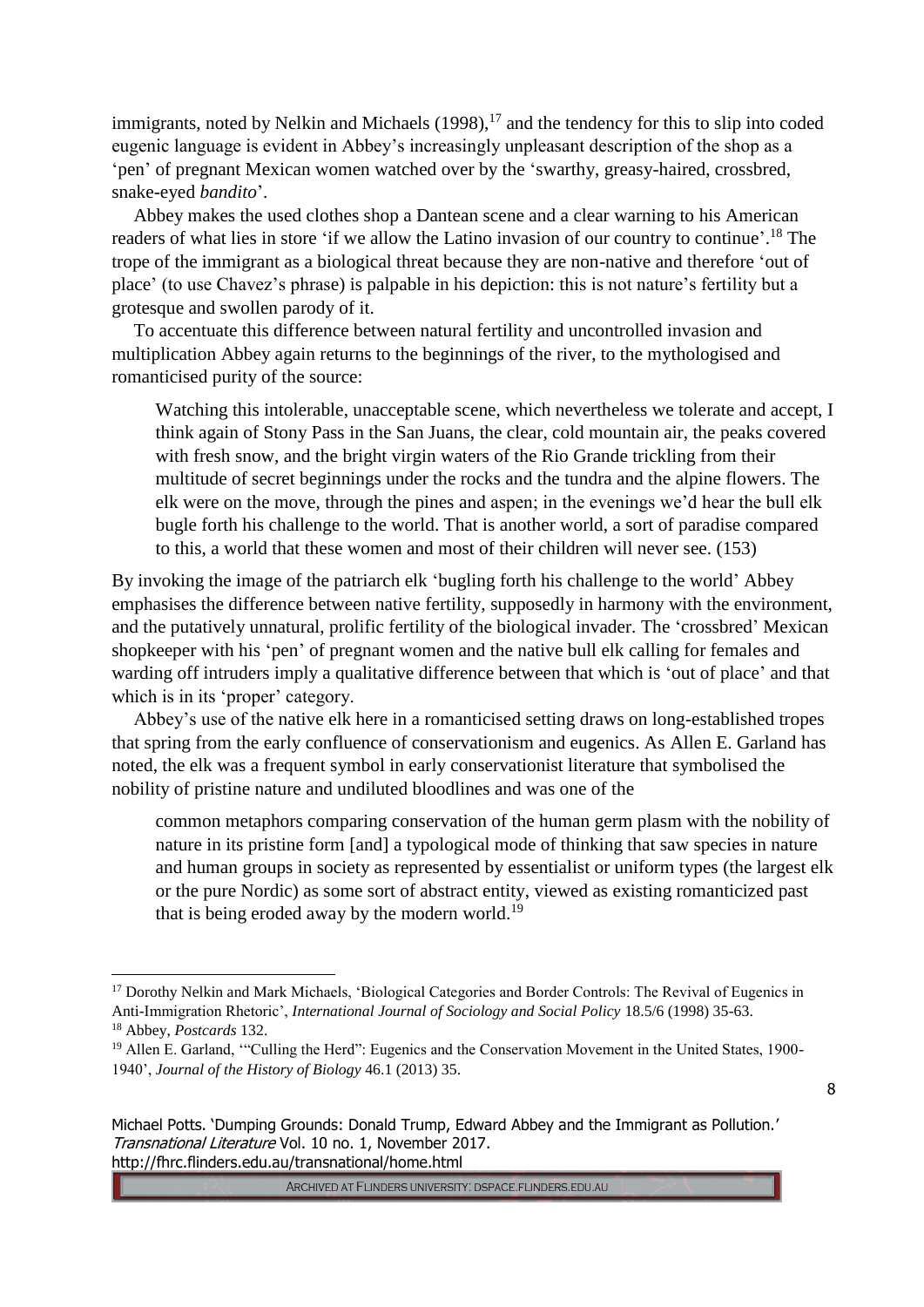Inhabiting mountainous areas and the high ranges, the elk symbolised the putatively 'higher' animal, hardy and noble, perfectly 'in balance with nature' (to make ironic use here of Proyect's description of Abbey). In this romanticised re-imagination of nature and ecology, Abbey's elk signifies the figuratively 'higher' creature, removed from but still threatened by the unnatural and prolific. The call to protect the environment in pristine form thereby becomes covalent with an unstated but implicit call to preserve and strengthen racial and ethnic boundaries.

Hence, in his reference to the used clothes shop as a 'pen' and the depiction of the Mexican women as passive breeders, Abbey distinguishes the women by figuring them as cattle, an allusion that signifies particular distaste for Abbey, who loathed cattle, blaming them for destroying native vegetation and polluting water sources. In an earlier travel article ('On the River Again') Abbey recorded travelling down the Rio Grande where the country is denuded of native wildlife and instead

overrun with half-starved Mexican cattle. They infest the thickets on both shores of the river and graze, browse and trample the desert for miles into Big Bend National Park. Eating up our heritage . . . the Mexican cattle, like the Mexican people, suffer from lack of the same thing: a good five-centevo contraceptive.<sup>20</sup>

Here the distinction between Mexican cattle and Mexican people is all but erased. Both are treated as problematic populations in need of penning and controlling. Abbey and his boating companions even half-jestingly discuss lethal ecological measures for preventing these 'illegal cows' from crossing the border ('plant the river with alligators, crocodiles, piranhas and hammerhead sharks') but he concludes in another telling phrase that 'we all well know that nothing will be done'.<sup>21</sup> The fiction that he is engaging in ecological critique here is openly mocked by Abbey himself. The unpleasant fact of the matter is that the immigrant, the 'illegal cow' of the essay, has been reduced to a biological threat, an ecological menace 'eating up our heritage'.

In analysing Abbey's depictions of immigrants, it is crucial to recognise that whilst Abbey may have been xenophobic, it is Malthusianism that provided a spurious link to ecology, allowing him to pursue an anti-immigrant agenda in articles that were supposedly writing about the environment and travel. Nowhere is this made more distastefully explicit than in his article 'Sierra Madre' (1979), in which Abbey records his visit to the Sierra Madre mountains in Mexico. Ostensibly, the subject of the article is hiking in the Sierra Madre, but Abbey spends most of the article titillating and terrifying his reader with descriptions of the waste, pollution, degradation and of course population of Mexico. Flying over Chihuahua in a small privatelychartered plane, Abbey gives a God's-eye description of the scene below. The air, the reader is told, is 'full of windblown dust and smoke from forest fires', the cattle 'dying by the thousands from thirst and starvation'.<sup>22</sup> Landing, Abbey describes with regret the effect of development on

<u>.</u>

ARCHIVED AT FLINDERS UNIVERSITY: DSPACE.FLINDERS.EDU.AU

<sup>20</sup> Edward Abbey, 'On the River Again' [1979] *Abbey's Road* (New York: Plume, 1991) 103.

<sup>21</sup> Abbey, 'On the River' 103.

<sup>22</sup> Edward Abbey, 'Sierra Madre' [1979], *Abbey's Road* (New York: Plume, 1991) 81.

Michael Potts. 'Dumping Grounds: Donald Trump, Edward Abbey and the Immigrant as Pollution.' Transnational Literature Vol. 10 no. 1, November 2017. http://fhrc.flinders.edu.au/transnational/home.html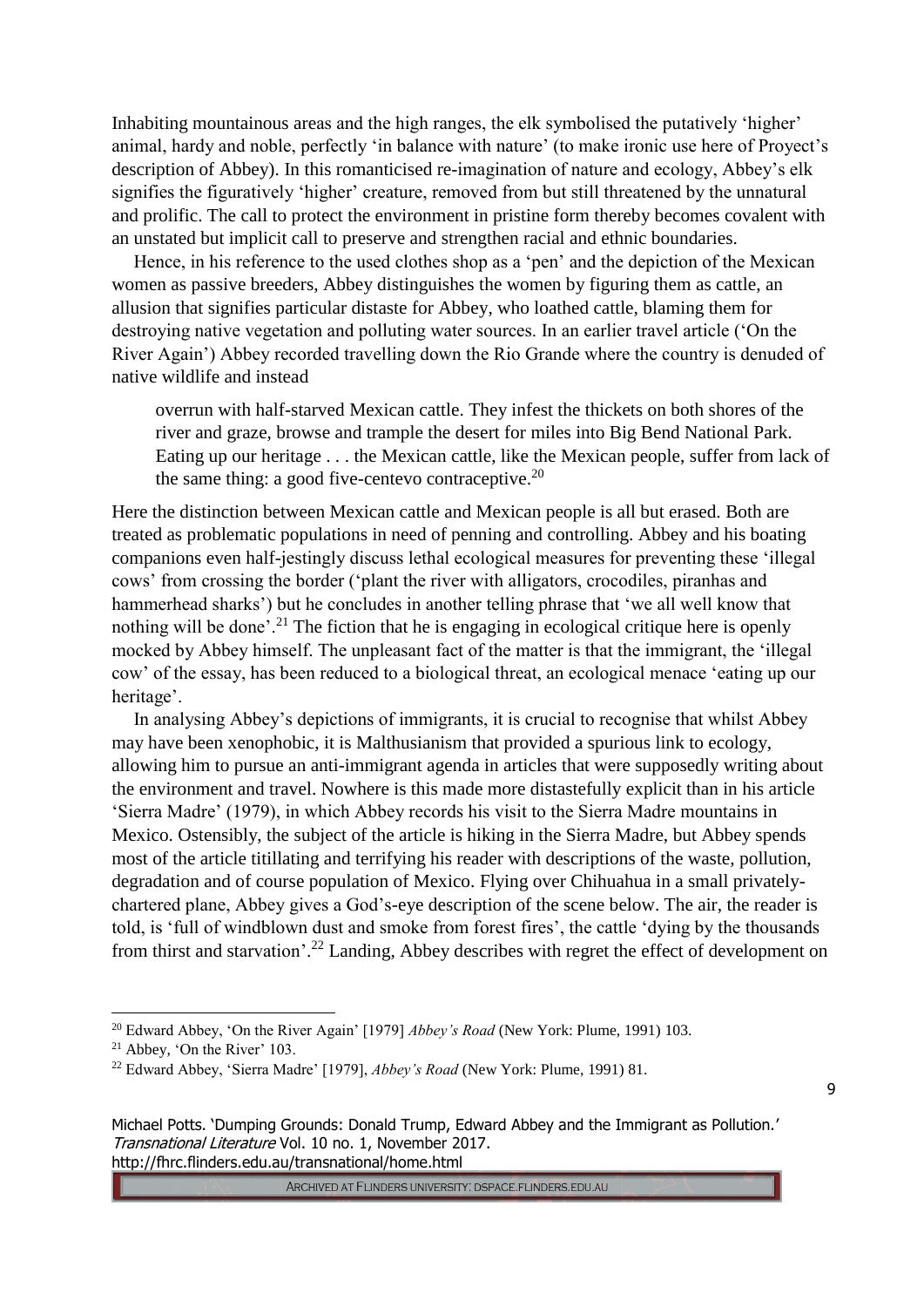the local wildlife and the local Tarahumara people, and always with an eye for the squalor and the sheer number of people everywhere.

Towards the end of the article Abbey makes the point, the real point which all of his previous description has been building towards: uncontrolled population growth is driving environmental degradation and the subsequent ecological collapse is causing and will continue to cause a relentless, nightmarish attack on American borders by half-starved Mexican cattle and people: the two seem to be largely interchangable for Abbey. Citing the type of statistic beloved by Malthusians (the increase expressed as multiplication and percentage, the reference to seemingly objective and undeniable science – 'demographers tell us'), Abbey reminds the reader that Mexico is a 'nation of babies, kids and horny adolescents. Youthful vigor!' and so unlikely to see a slowing in the rate of increase for some time.<sup>23</sup> Abbey rejects the suggestion that what is needed in Mexico is more investment and further development. Adopting the typically Malthusian argument that industrialisation without population control will always be ineffective and counterproductive, Abbey asks rhetorically, 'dare one mention – would it be impolite and impolitic? – the name of the real and true spectre haunting this glamourous land, a dilemma that no amount of *turismo* and *industrialismo* is going to solve? May one?'. Answering his own question, he ventriloquises the imagined Mexican reply:

No. One may not. We are guests here, and the reply, if one were reckless enough to provoke it, can easily be anticipated: *No, gringo, mind your own focking beez-neez and geev me peso or I cut your focking gringo throat.*

There is another India aborning on our southern borders: Juarez, Nogales, Tijuania ... will be the cactus Calcuttas of the year 1999. No wonder a million desperate wetbacks, a million hungry aliens attempt each year to infiltrate our southern defense lines. Living bodies hang on the coils of concertina wire, hands clutching at the barbs. $^{24}$ 

The reference to India points unequivocally to the source of this terrified and terrifying image of zombie-like hordes blindly impaling themselves on coils of barbed wire. It is the Malthusianism of Paul Ehrlich, William Vogt, Garret Hardin and others who warned of a population explosion in non-white, non-western nations. With their scientific credentials (Vogt and Hardin were zoologists, Ehrlich is a biologist) and use of authoritative-sounding statistics showing the implacability of population growth and the certainty of disaster, they transfixed the public's attention and galvanised a movement to address the seeming threat of uncontrolled population growth in developing nations.

Yet, whilst such figures undoubtedly provided the immediate impetus behind the near-panic with which Abbey and others perceived Mexico and Mexican immigration, Abbey's identification of the immigrant with toxic waste and his dehumanising analogy of them with 'half-starved cattle' in need of contraceptives has much older roots in American culture. Mathew

<u>.</u>

<sup>23</sup> It is worth noting the use of 'vigor' here, given Abbey's later use of it as the original title for his *National Geographic* article, 'Rio Grande: All Vigor Spent'. The term had been popular in America since President Kennedy had used it as a way to emphasise his comparative youthfulness compared to rivals. <sup>24</sup> Abbey, 'Sierra Madre 96. Emphasis in original.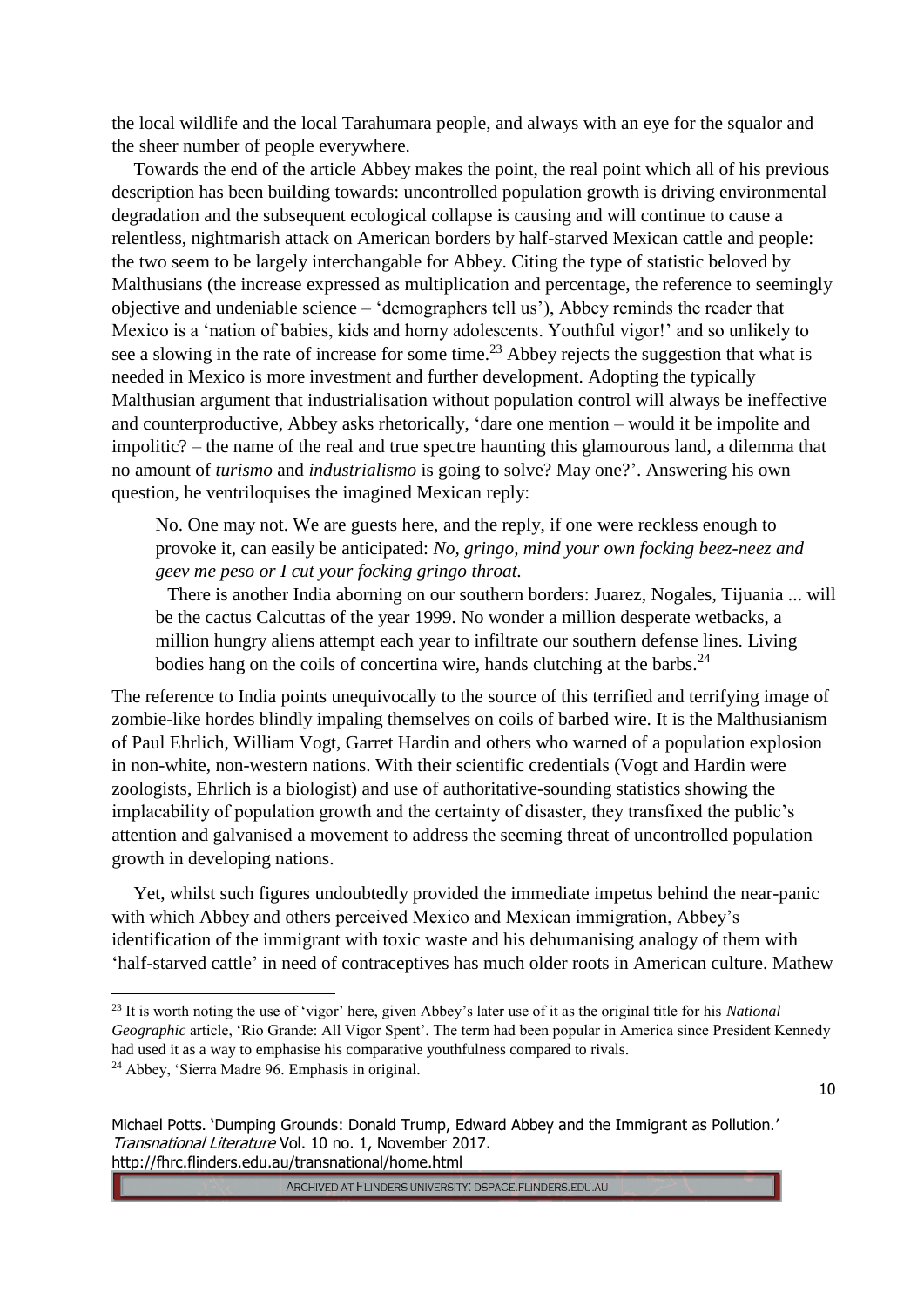Connelly records the animus against Chinese immigrant labour in nineteenth-century America leading one scholar to claim in *The North American Review* that 'constant over-population' had adapted the Chinese to 'live in swarms' and live, half-starved, off the most unpalatable of food sources, driving 'the vulture from his prey, or devour[ing] the unclean bird itself'.<sup>25</sup> Through such imagery, the immigrant (mostly the non-white immigrant) was dehumanised and identified as out-of-place: as pollution, in other words. With their backgrounds in biology and ecology, later Malthusians such as Vogt, Hardin and Ehrlich, whatever their intentions, tended to reinforce the already established link between immigrants and pollution, as a population that had overexploited and devastated its own lands and was now seeking sustenance in the 'New World' of America. Thus, when Abbey describes in his article 'Big Bend', 'rack-ribbed, hungry, Mexican Scrub cattle ... waiting their chance to sneak across the river into the far better forage on the US side of the border' and warns his readers that 'having denuded their own range, they now lust after ours' he is not only drawing on a long-established theme of overpopulation and invasion, but also on more recent ecological tropes of population dynamics and carrying capacity. 26

Clearly, then, the contention of Abbey's apologists that his nature and travel writing can be separated from his xenophobia and racism is untenable. They embody and convey in sublimated form his own prejudices and preconceptions projected on to a landscape that is heavily idealised and politicised. For Abbey, the immigrant posed a 'total' threat to American democracy that necessitated the employment of all means of persuasion to fight back against what he saw as the pollution and dilution of white America. As he put it in 'A Writer's Credo', the writer had a duty to tell unpopular and unpalatable 'truths' even if doing so meant breaching taboos on what was considered acceptable discourse:

Consider the interesting question of immigration, race and culture: if we who still form the majority in America really care to preserve our democratic traditions, derived in the most part from our European heritage and ancestry, then we must be willing to reevaulate the possible effect of differential breeding rates and mass immigration from Latin American, African and Asiatic countries upon those traditions.<sup>27</sup>

Democracy and the American way of life, Abbey believed, relied on a predominantly white, Anglo-Saxon population and was threatened by what he clearly saw as 'lesser' peoples migrating to America who did not share this 'European heritage and ancestry'. His loathing of the Mexican immigrant in the mass, as in the fishermen at the polluted river mouth or the pregnant Mexican women in the used clothes store, is the horror of the privileged white American confronted with squalor and poverty and viewing it as a monstrosity that results not from inequality and exploitation but from the reckless reproduction of a class or people that have

<u>.</u>

<sup>&</sup>lt;sup>25</sup> Mathew Connelly, *Fatal Misconception: The Struggle to Control World Population (Cambridge, MA: Harvard* University Press, 2008) 302.

<sup>26</sup> Edward Abbey, 'Big Bend', *One Life at a Time, Please* (New York: Henry Holt and Company, 1988) 137.

<sup>27</sup> Edward Abbey, 'A Writer's Credo', *One Life at a Time, Please* (New York: Henry Holt and Company, 1988) 164.

Michael Potts. 'Dumping Grounds: Donald Trump, Edward Abbey and the Immigrant as Pollution.' Transnational Literature Vol. 10 no. 1, November 2017. http://fhrc.flinders.edu.au/transnational/home.html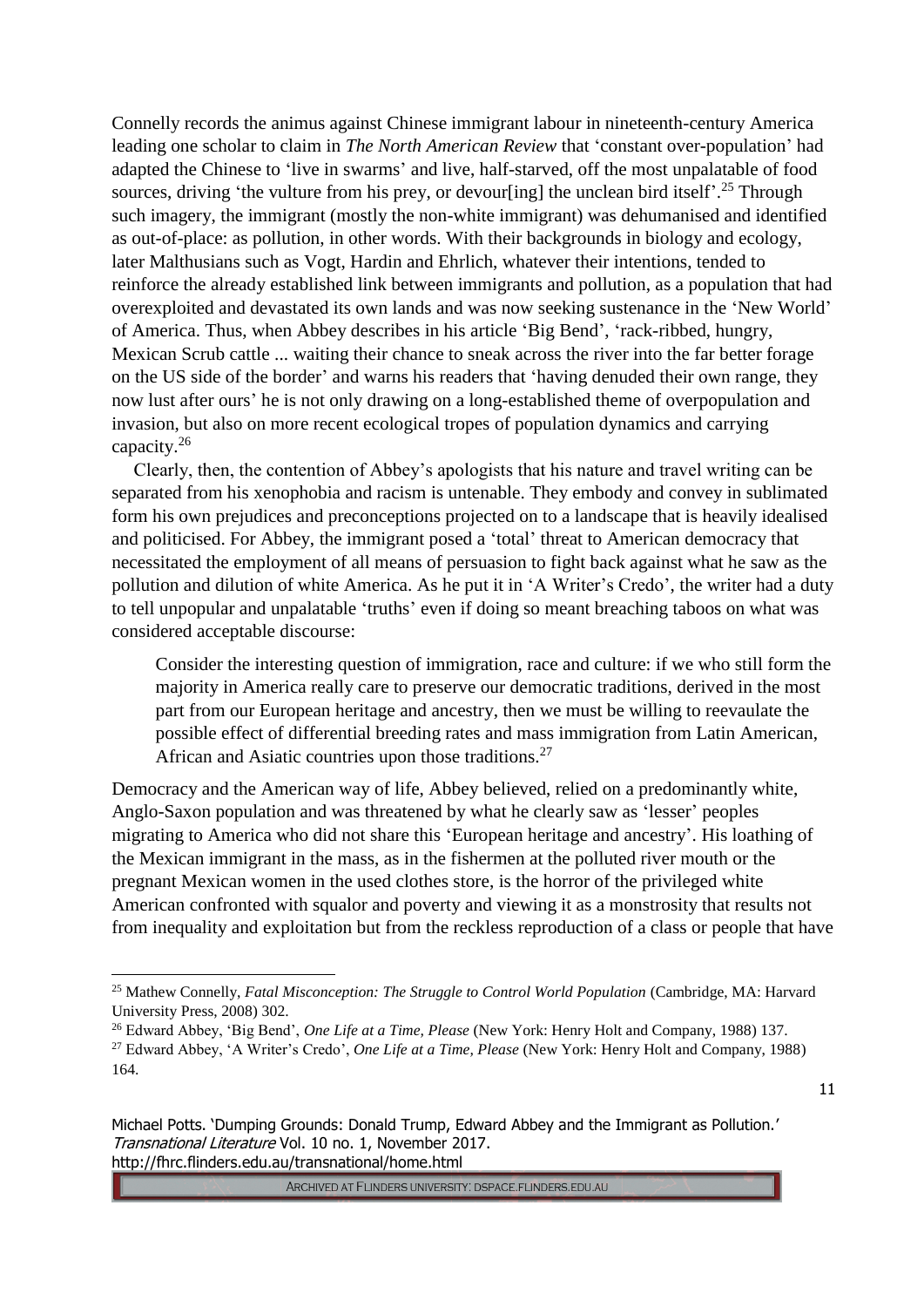obviously outgrown their own territory and now seek new sustenance. Abbey's description of Mexican towns as 'garbage dumps' and his warning that American towns risked being turned into garbage dumps as well if Mexican immigration was allowed to continue epitomises this perception of the immigrant as 'pollution, threatening the purity of those in place – that is [of those] in their "proper" category'.<sup>28</sup> When Abbey addresses the issue of immigration directly, it is clear that his animus is culturally and ethnically based. Malthusianism, though, provides the ideological basis for his animus in his nature and travel writing, where this cultural and ethnic prejudice is translated into metaphors where the balance of an overtly romanticised 'pure' nature is threatened by the influx of a biological 'other' which is not native and which therefore poses an existential threat.

Trump's complaint, then, that the US has become a 'dumping ground' for Mexico's 'criminals' and 'rapists' must be seen, therefore, not as an anomaly but as the continuation of a long-standing fear of the immigrant as pollution, threatening the purity of a romanticised America. It could be argued that the anomaly in Trump's case is not the substance of what he said but his refusal to encode it (or perhaps his inability). Joan C. Williams (2016), writing in the *Harvard Business Review*, analyses Trump's willingness to transgress accepted norms in the bluntest (and crassest) way as part of his appeal with white, working-class voters who might not share his xenophobia, but applaud his ability to infuriate the polite, professional 'elites' and (as they see it) their double-talking and double-standards, claiming to represent their best interests, but instead primarily concerned with engineering an election-winning coalition of voters. Indeed, it is noticeable that, as observed by Williams, as class has declined as a way of analysing and discussing demographics and politics in America, so ethnicity, gender and other markers of identity have increased. As Thomas B. Edsall observed in 2011, 'preparations by Democratic operatives for the 2012 election make it clear for the first time that the party will explicitly abandon the white working class' in favour of trying to build a coalition of affluent voters and ethnic minorities.<sup>29</sup> In other words, economic and class issues were to be sidelined and culturalidentity issues foregrounded.

Whilst this might seem to be unproblematic in and of itself, such a move away from classbased politics potentially opens the door for populism and nativism of the kind that we have increasingly witnessed in politics in America (and indeed elsewhere). Discussions about immigration and border control can become 'totalised' as rational and nuanced discussion is ever more freighted and constrained, and becomes increasingly sublimated. In such a climate, the quasi-biological metaphors and tropes about immigrants that have been largely latent in society, but still circulating in seemingly respectable publications and discourses, can become resurgent. Trump's invocation of the threat of the almost-congenitally criminal Mexican pouring across the border has valence because, as I have argued in this essay, it draws on long-established themes that survive in sublimated form outside of overt xenophobic discourse. Trying to 'shut down' (as the popular expression has it) such bigoted discourse is not only difficult, but, given a particular

1

ARCHIVED AT FLINDERS UNIVERSITY: DSPACE.FLINDERS.EDU.AU

<sup>28</sup> Chavez, 42

<sup>29</sup> Thomas B. Edsall, 'The Future of the Obama Coalition', *The New York Times* 27 November 2011.

Michael Potts. 'Dumping Grounds: Donald Trump, Edward Abbey and the Immigrant as Pollution.' Transnational Literature Vol. 10 no. 1, November 2017. http://fhrc.flinders.edu.au/transnational/home.html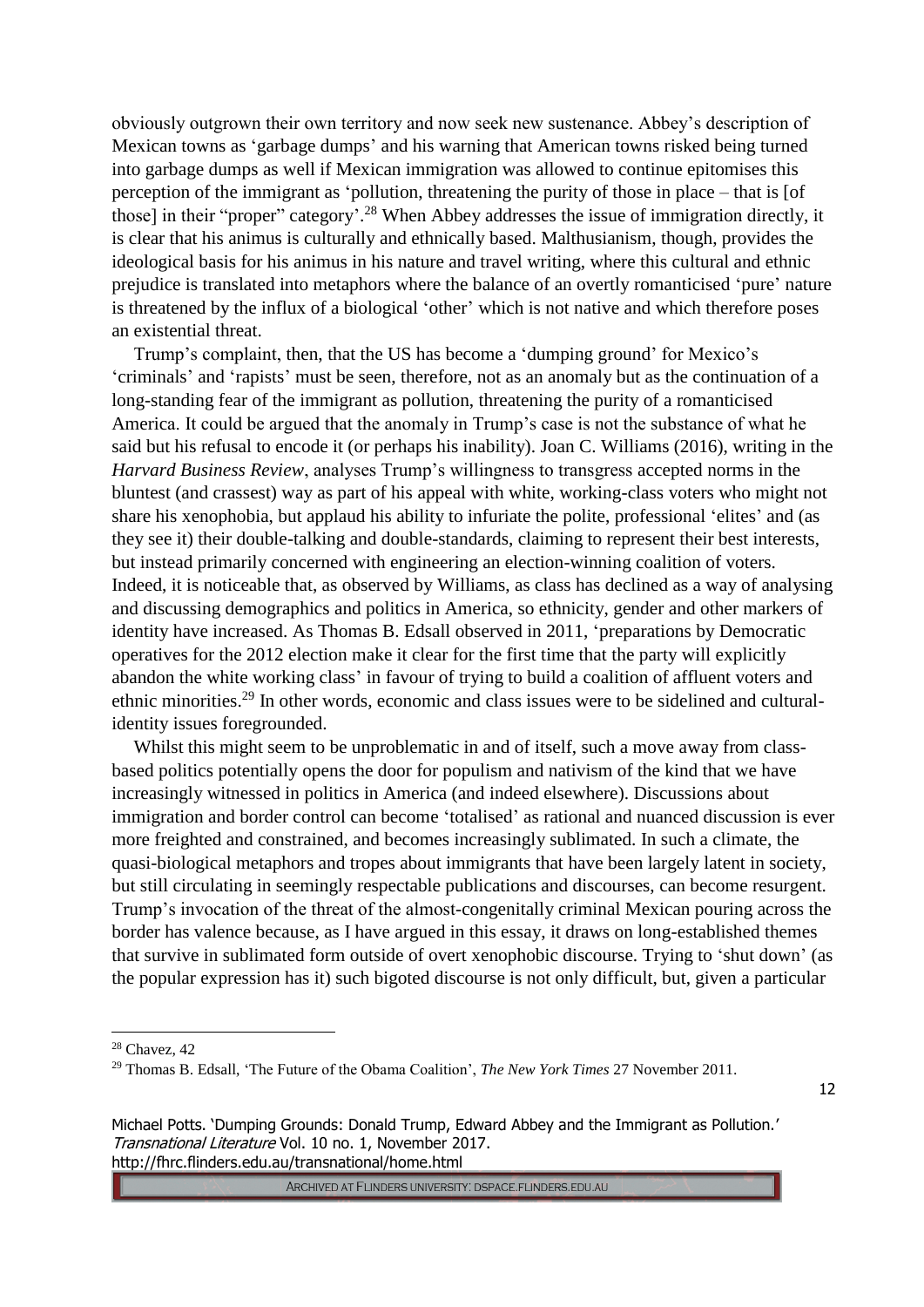set of economic and political circumstances, can easily backfire, as the Presidential election of 2016 has shown.

The necessity, then, is to recognise that reshaping the discourse requires a readiness to do the harder work of identifying and confronting the sublimated forms of racism and xenophobia that circulate in seemingly acceptable discourse. This can be deeply uncomfortable. If we recognise and condemn the racism and xenophobia that underpins much of Abbey's writing, does that mean that we thereby undermine all of his writing on behalf of the environment? Can we value the beauty of Abbey's depictions of nature and wildlife, and yet criticise and confront the racism of the writer? Calling out the overt xenophobia of Trump and others like him is easy, and requires no such distinctions be made: he is a perfect target for ire. Calling out subtle but powerful xenophobic or racist tropes in nature or travel writing can seem almost disingenuous: should we really be tackling such coded discourses when there is blatant racism to confront? Yet, as I have argued here, it is precisely in this apparently acceptable discourse that seemingly outdated and discredited tropes of the immigrant or the 'other' survive.

Whilst is tempting, and even reassuring in a sense, to assign such backward views to a largely illiterate section of the public and thereby effectively write them off, the uncomfortable truth is that such bigoted language relies on a far wider and putatively acceptable discourse to retain its power to scare and motivate people. *Contra* the pleas of Proyect and other apologists, the urgency of environment crisis is not, and cannot be allowed to serve as, a justification for allowing racist tropes of the 'other' to be propagated.

*Michael Potts* is a researcher interested in the intersection of ecology, culture and literature. His previous work has been published in *Australian Literary Studies* and in *Violence Against Black Bodies: An Intersectional Analysis of How Black Lives Continue to Matter*, published by Routledge. He has also published on other subjects from the influence of Oswald Spengler in Tolkien's *Lord of the Rings* to the representation of homosexuality in Michel Houellebecq's *Atomised.*

Michael Potts. 'Dumping Grounds: Donald Trump, Edward Abbey and the Immigrant as Pollution.' Transnational Literature Vol. 10 no. 1, November 2017. http://fhrc.flinders.edu.au/transnational/home.html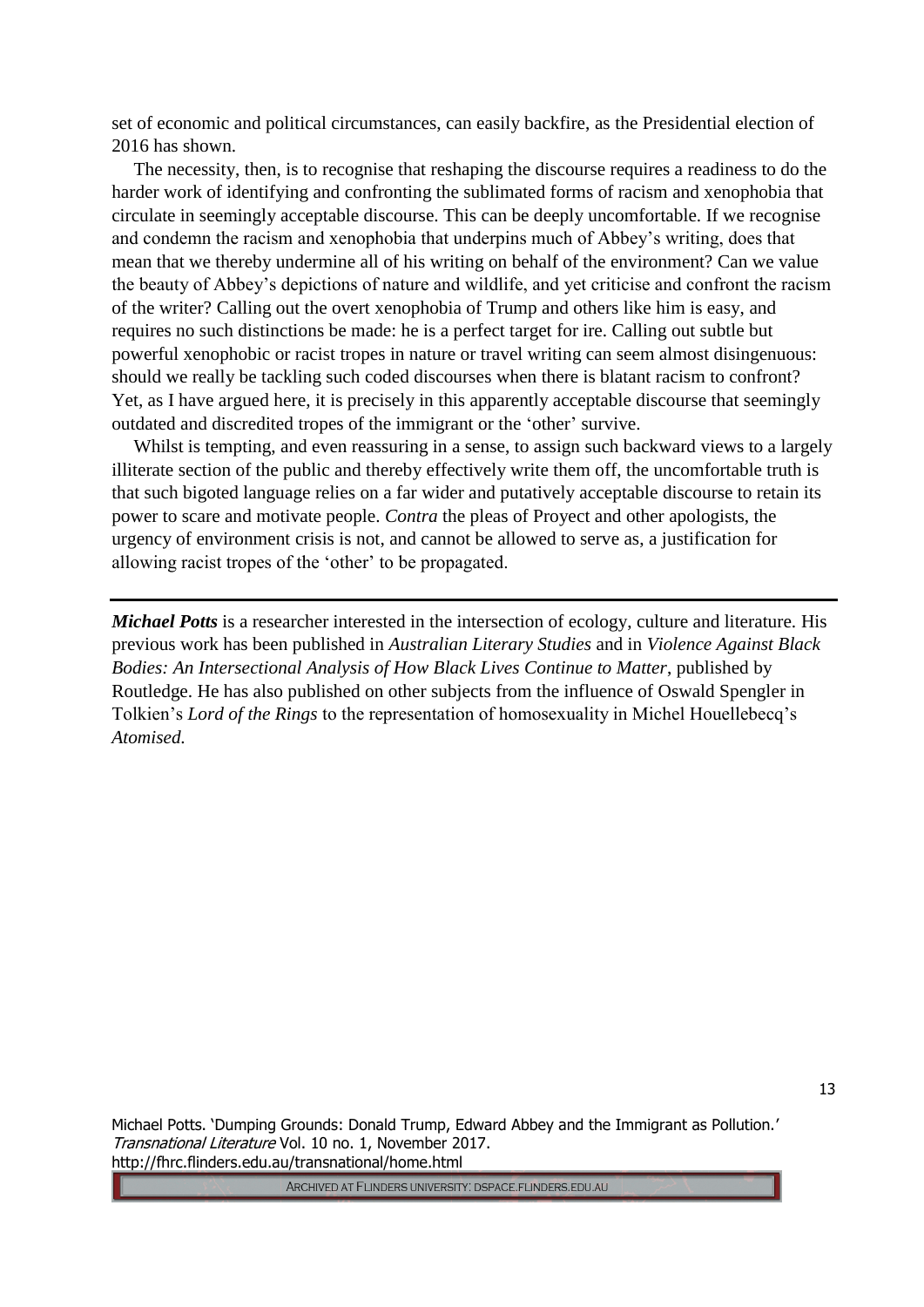## **Works Cited**

Abbey, Edward. *The Monkey Wrench Gang*. 1975. New York: Perennial Classics, 2000.

- ---. 'Immigration and Liberal Taboos'. *One Life at a Time, Please*. New York: Henry Holt and Company, 1988. 41-44.
- ---. 'Big Bend'. *One Life at a Time, Please*. New York: Henry Holt and Company, 1988. 127-141.
- ---. 'Round River Rendezvous: The Rio Grande'. *One Life at a Time, Please*. New York: Henry Holt and Company, 1988. 150-158.
- ---. 'A Writer's Credo'. *One Life at a Time, Please*. New York: Henry Holt and Company, 1988. 161-178.
- ---. 'Sierra Madre'. 1979. *Abbey's Road*. New York: Plume, 1991. 81-97.
- ---. 'On the River Again'. 1979. *Abbey's Road*. New York: Plume, 1991. 98-106.
- ---. *Confessions of a Barbarian: Selections from the Journals of Edward Abbey*. Ed. David Petersen. Massachusetts: Little, Brown, and Company, 1994. Print.
- ---. *Postcards from Ed.* Ed. David Petersen. Minneapolis: Milkweed Editions, 2006. Print.
- Chase, Allan. *The Legacy of Malthus: The Social Costs of the New Scientific Racism*. New York, Alfred A. Knopf & Sons, 1976. Print.
- Chavez, Leo Ralph. 'A Glass Half Empty: Latina Reproduction and Public Discourse' in *Women and Migration in the U.S.-Mexico Borderlands: A Reader*. Eds. Denise A. Segura and Patricia Zavella. Durham, Duke University Press, 2007. 67-91.
- Chavez, Leo Ralph. *The Latino Threat: Constructing Immigrants, Citizens, and Nation*. Stanford, CA: Stanford University Press, 2008. Print.
- Cisneros, J. David. 'Contaminated Communities: The Metaphor of 'Immigrant as Pollutant' in Media Representations of Immigration'. *Rhetoric & Public Affairs.* 11.4. (2008): 569-601. Print.
- Connelly, Mathew. *Fatal Misconception: The Struggle to Control World Population*. Cambridge, MA: Harvard University Press, 2008. Print.
- Edsall, Thomas B. 'The Future of the Obama Coalition'. *The New York Times*. 27 November 2011. <https://campaignstops.blogs.nytimes.com/2011/11/27/the-future-of-the-obama-coalition/>
- Ehrlich, Paul; Bilderback, Loy and Ehrlich, Anne. *The Golden Door: International Migration, Mexico and the United States*. New York: Ballantine Books, 1979. Print.
- Foley, Neil. *Mexicans in the Making of America*. Cambridge: The Belknap Press of Harvard University Press, 2014. Print.
- Foreman, Dave, et al., eds., *Earth First!* 4, no. 6. 20 June 1984.
- Friedrich, Otto. 'Mexico City: The Population Curse'. *TIME Magazine* 6 August 1984. 24-35.

'Full Text: Donald Trump Announces Presidential Bid'. *Washington Post*. Last modified June 16 2015, https://www.washingtonpost.com/news/post-politics/wp/2015/06/16/full-textdonald-trump-announces-a-presidential-bid/

Garland, Allen E. '"Culling the Herd": Eugenics and the Conservation Movement in the United States, 1900-1940'. *Journal of the History of Biology*. 46.1(2013) 31-72. Print.

- Gersdorf, Catrin. *The Poetics and Politics of the Desert: Landscape and the Construction of America.* Amsterdam: Editions Rodopi, 2009.
- Gessner, David. *All the Wild That Remains: Edward Abbey, Wallace Stegner and the American West.* New York: W.W. Norton and Co., 2015.

*Great Rivers of the World*. Washington, D.C.: National Geographic Society, 1984.

14

Michael Potts. 'Dumping Grounds: Donald Trump, Edward Abbey and the Immigrant as Pollution.' Transnational Literature Vol. 10 no. 1, November 2017. http://fhrc.flinders.edu.au/transnational/home.html